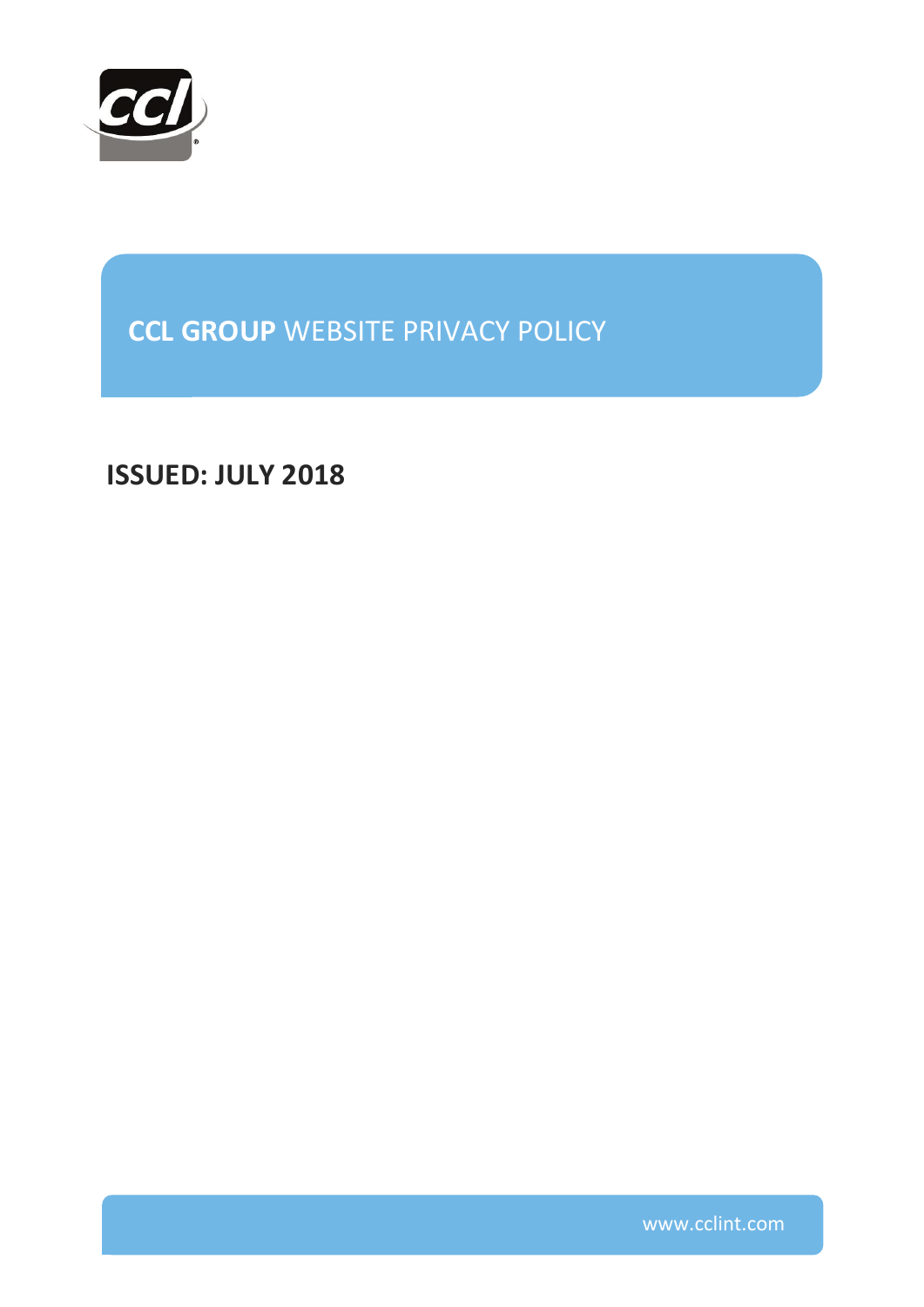

## **Contents**

## **Clause**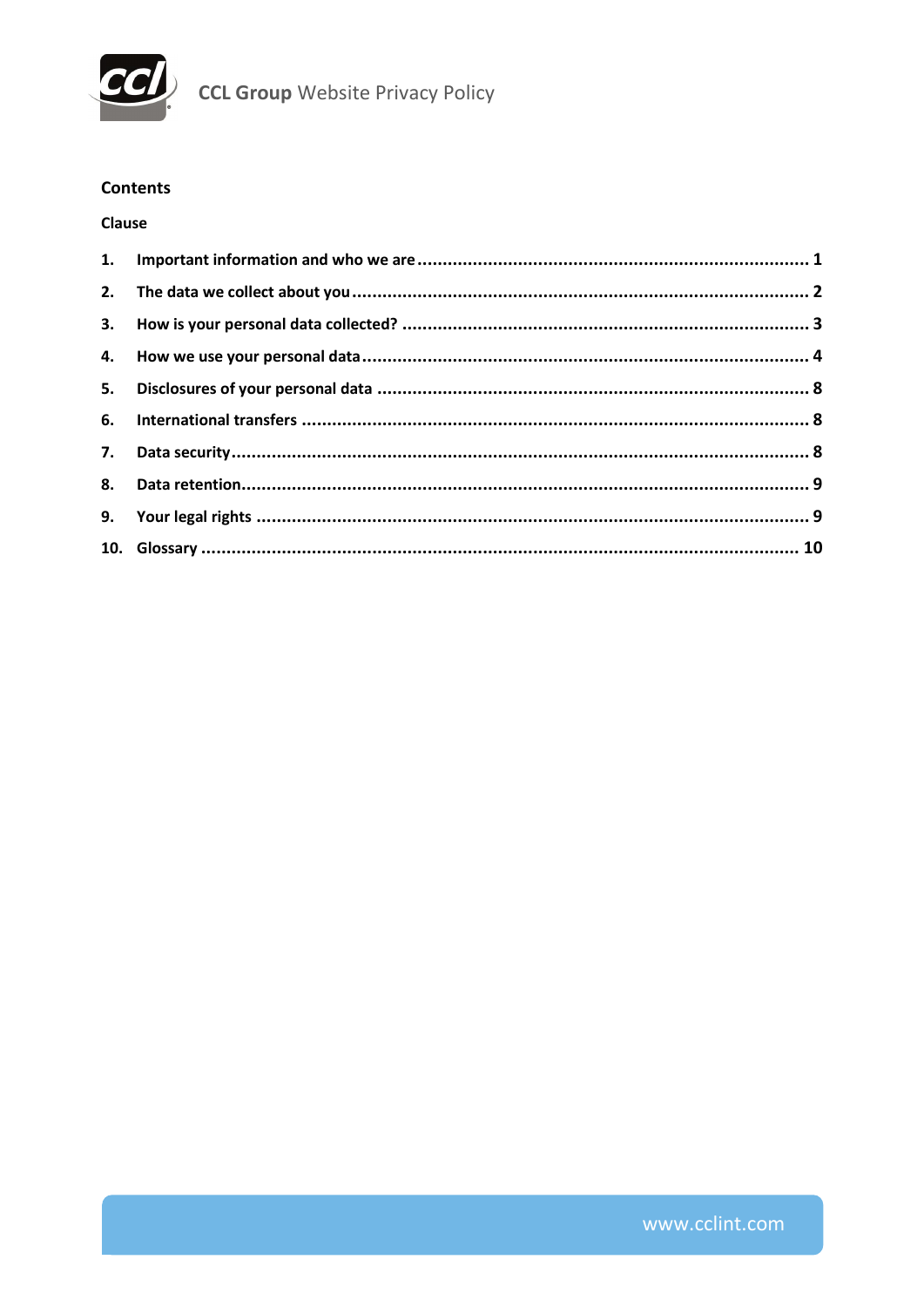

### **Introduction**

#### **Welcome to the CCL Group's privacy notice.**

CCL Group respects your privacy and is committed to protecting your personal data. This privacy notice will inform you as to how we look after your personal data when you visit our website (regardless of where you visit it from) and tell you about your privacy rights and how the law protects you.

This privacy notice is provided in a layered format so you can click through to the specific areas set out below. Please also use the Glossary to understand the meaning of some of the terms used in this privacy notice.

- 1. Important information and who we are
- 2. [The data we collect about you](#page-3-0)
- 3. [How is your personal data collected?](#page-4-0)
- 4. [How we use your personal data](#page-5-0)
- 5. [Disclosures of your personal data](#page-9-0)
- 6. [International transfers](#page-9-0)
- 7. [Data security](#page-9-0)
- 8. [Data retention](#page-10-0)
- 9. [Your legal rights](#page-10-0)
- 10. [Glossary](#page-11-0)

## **1. Important information and who we are**

#### **Purpose of this privacy notice**

This privacy notice aims to give you information on how CCL Group collects and processes your personal data through your use of this website, including any data you may provide through this website.

This website is not intended for children and we do not knowingly collect data relating to children.

It is important that you read this privacy notice together with any other privacy notice or fair processing notice we may provide on specific occasions when we are collecting or processing personal data about you so that you are fully aware of how and why we are using your data. This privacy notice supplements the other notices and is not intended to override them.

## **Controller**

CCL Group is made up of CCL Stressing International Limited (Company number 04970625) and its subsidiaries details of which can be found here *[https://www.cclint.com/locations.](https://www.cclint.com/locations)*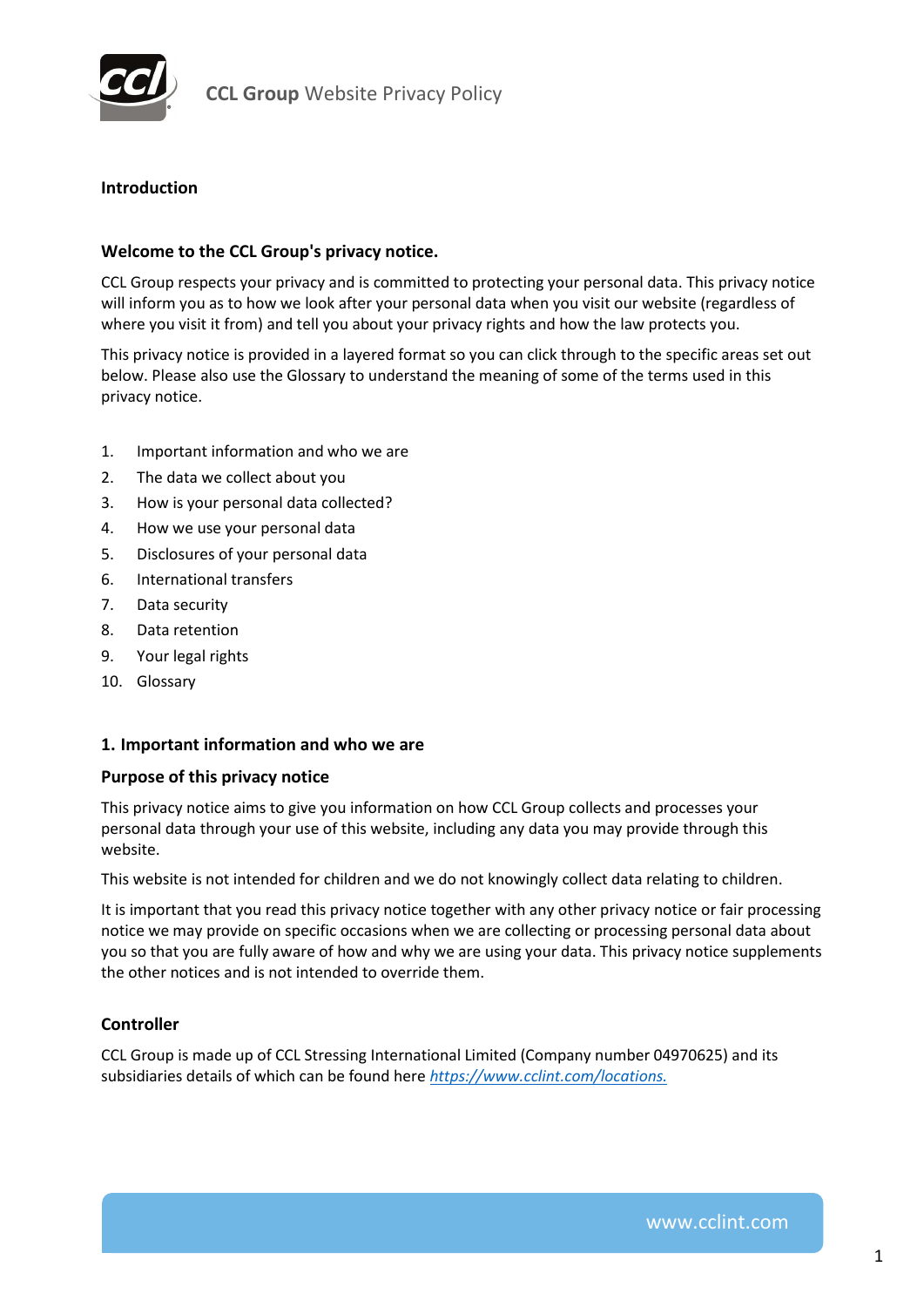<span id="page-3-0"></span>

This privacy notice is issued on behalf of the CCL Group so when we mention CCL Group, "we", "us" or "our" in this privacy notice, we are referring to the relevant company in the CCL Group responsible for processing your data. CCL Stressing International Ltd is the controller and responsible for this website.

If you have any questions about this privacy notice, including any requests to exercise *your legal rights*, please contact us using the details set out below.

## **Contact details**

Our full details are: Full name of legal entity: CCL Stressing International Limited Name or title of [contact]: Data Protection Officer Email address: [Privacy@cclint.com](mailto:Privacy@cclint.com) Postal address: Unit 8 Millennium Drive, Holbeck, Leeds, West Yorkshire, LS11 5BP

You have the right to make a complaint at any time to the Information Commissioner's Office (ICO), the UK supervisory authority for data protection issues (*<www.ico.org.uk>*). We would, however, appreciate the chance to deal with your concerns before you approach the ICO so please contact us in the first instance.

## **Changes to the privacy notice and your duty to inform us of changes**

This version was last updated on 3 July 2018.

It is important that the personal data we hold about you is accurate and current. Please keep us informed if your personal data changes during your relationship with us.

## **Third-party links**

This website may include links to third-party websites, plug-ins and applications. Clicking on those links or enabling those connections may allow third parties to collect or share data about you. We do not control these third-party websites and are not responsible for their privacy statements. When you leave our website, we encourage you to read the privacy notice of every website you visit.

## **2. The data we collect about you**

Personal data, or personal information, means any information about an individual from which that person can be identified. It does not include data where the identity has been removed (anonymous data).

We may collect, use, store and transfer different kinds of personal data about you which we have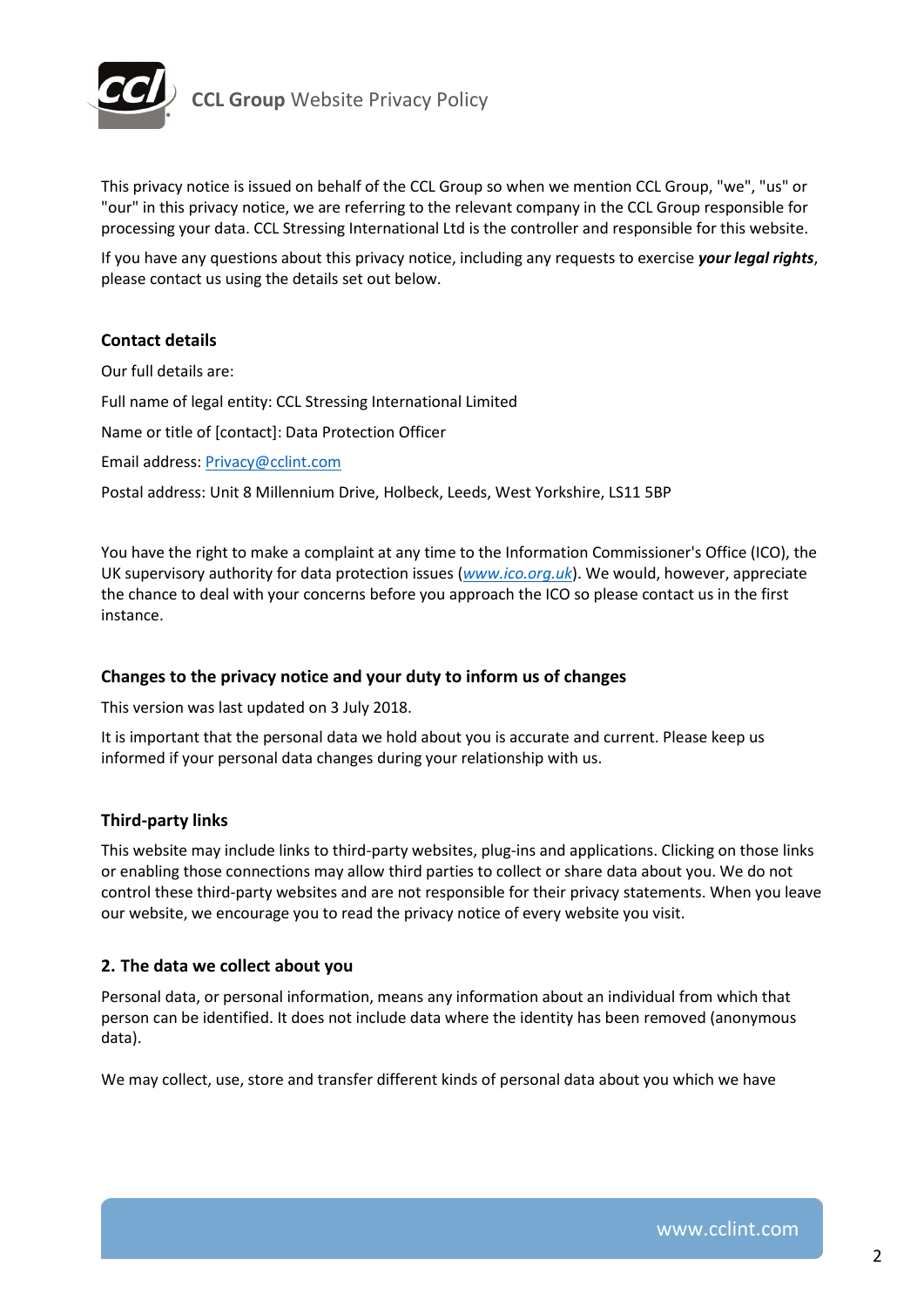<span id="page-4-0"></span>

grouped together as follows:

- **Identity Data** includes first name, maiden name, last name, username or similar identifier, marital status, title, date of birth and gender.
- **Contact Data** includes billing address, delivery address, email address and telephone numbers.
- **Profile Data** includes your username and password, purchases or orders made by you, your interests, preferences, feedback and survey responses.

We also collect, use and share **Aggregated Data** such as statistical or demographic data for any purpose. Aggregated Data may be derived from your personal data but is not considered personal data in law as this data does **not** directly or indirectly reveal your identity. For example, we may aggregate your Usage Data to calculate the percentage of users accessing a specific website feature. However, if we combine or connect Aggregated Data with your personal data so that it can directly or indirectly identify you, we treat the combined data as personal data which will be used in accordance with this privacy notice.

We do not collect any **Special Categories of Personal Data** about you (this includes details about your race or ethnicity, religious or philosophical beliefs, sex life, sexual orientation, political opinions, trade union membership, information about your health and genetic and biometric data). Nor do we collect any information about criminal convictions and offences.

## **If you fail to provide personal data**

Where we need to collect personal data by law, or under the terms of a contract we have with you and you fail to provide that data when requested, we may not be able to perform the contract we have or are trying to enter into with you (for example, to provide you with goods or services). In this case, we may have to cancel a product or service you have with us but we will notify you if this is the case at the time.

## **3. How is your personal data collected?**

We use different methods to collect data from and about you including through:

- **Direct interactions.** You may give us your [Identity, Contact and Financial Data] by filling in forms or by corresponding with us by post, phone, email or otherwise. This includes personal data you provide when you:
	- apply for our products or services;
	- create an account on our website;
	- subscribe to our service or publications;
	- request marketing to be sent to you;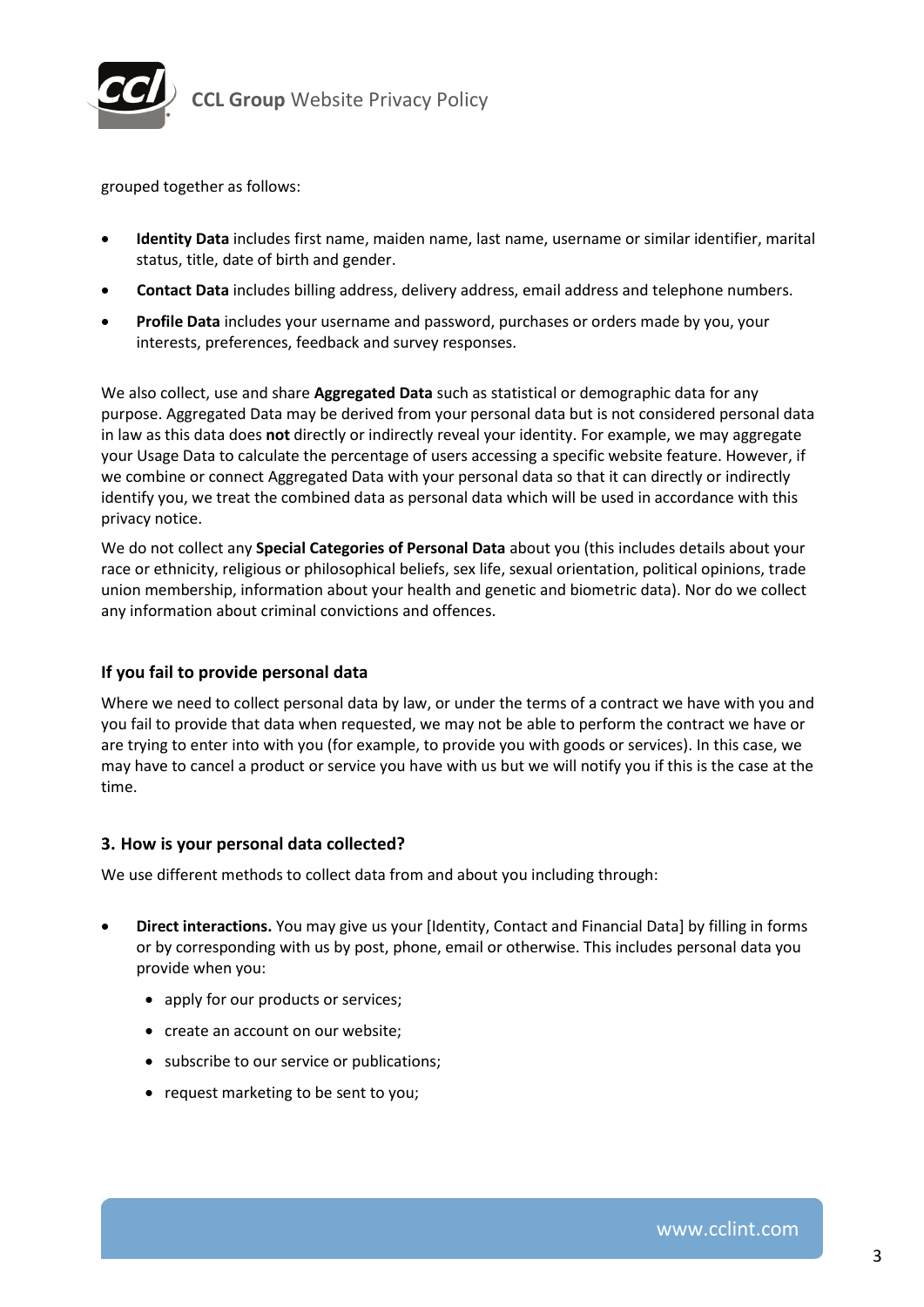<span id="page-5-0"></span>

- access online advertisements or landing pages;
- enter a competition, promotion or survey; or
- give us some feedback.
- **Third parties or publicly available sources.** We may receive personal data about you from various third parties and public sources as set out below:
- Contact, Financial and Transaction Data from providers of technical, payment and delivery services.
- Identity and Contact Data from data brokers or aggregators.
- Identity and Contact Data from publicly availably sources such as Companies House and the Electoral Register based inside the EU.

#### **4. How we use your personal data**

We will only use your personal data when the law allows us to. Most commonly, we will use your personal data in the following circumstances:

- Where we need to perform the contract we are about to enter into or have entered into with you.
- Where it is necessary for our legitimate interests (or those of a third party) and your interests and fundamental rights do not override those interests.
- Where we need to comply with a legal or regulatory obligation.

Generally we do not rely on consent as a legal basis for processing your personal data other than in relation to sending third party direct marketing communications to you via email or text message. You have the right to withdraw consent to marketing at any time by *[contacting us](mailto:Privacy@cclint.com)*.

## **Purposes for which we will use your personal data**

We have set out below, in a table format, a description of all the ways we plan to use your personal data, and which of the legal bases we rely on to do so. We have also identified what our legitimate interests are where appropriate.

Note that we may process your personal data for more than one lawful ground depending on the specific purpose for which we are using your data. Please *[contact us](mailto:Privacy@cclint.com)* if you need details about the specific legal ground we are relying on to process your personal data where more than one ground has been set out in the table below.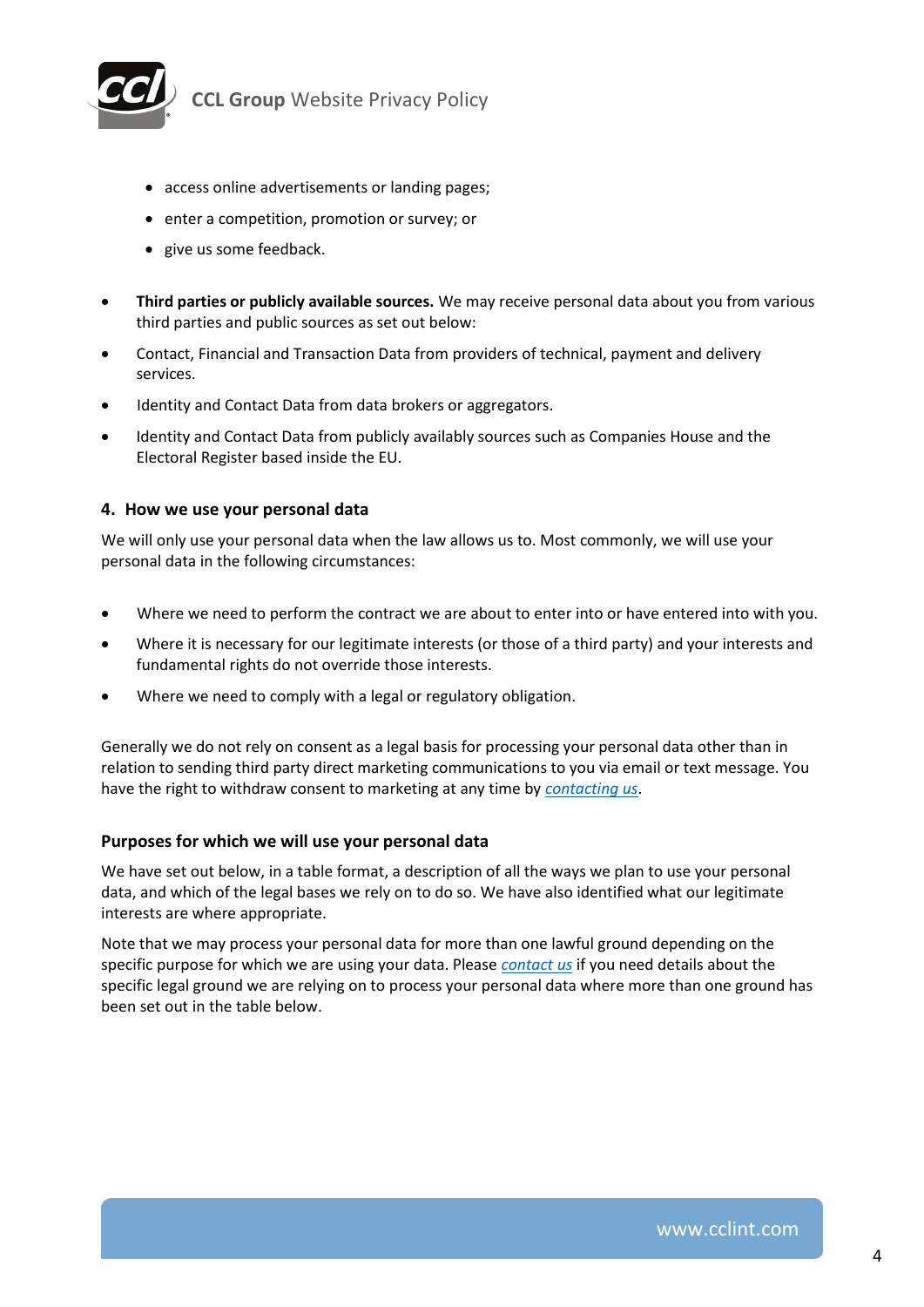

| <b>PURPOSE/ACTIVITY</b>                                                                                                                                                                                                                                                                                                                                                                                                                                                                       | <b>TYPE OF DATA</b>                                                                                                                                                                         | <b>LAWFUL BASIS FOR PROCESSING</b><br><b>INCLUDING BASIS OF</b><br><b>LEGITIMATE INTEREST</b>                                                                                                                                                                                                                                                                              |
|-----------------------------------------------------------------------------------------------------------------------------------------------------------------------------------------------------------------------------------------------------------------------------------------------------------------------------------------------------------------------------------------------------------------------------------------------------------------------------------------------|---------------------------------------------------------------------------------------------------------------------------------------------------------------------------------------------|----------------------------------------------------------------------------------------------------------------------------------------------------------------------------------------------------------------------------------------------------------------------------------------------------------------------------------------------------------------------------|
| To register you as a new<br>customer                                                                                                                                                                                                                                                                                                                                                                                                                                                          | (a) Identity<br>(b) Contact                                                                                                                                                                 | Performance of a contract with<br>you                                                                                                                                                                                                                                                                                                                                      |
| To process and deliver your<br>order including:<br>(a) Manage payments, fees and<br>charges<br>(b) Collect and recover money<br>owed to us<br>To manage our relationship with<br>you which will include:<br>(a) Notifying you about changes<br>to our terms or privacy policy<br>(b) Asking you to leave a review<br>or take a survey<br>(c) Referring you to another CCL<br>Group company for commercial<br>and logistical reasons<br>(d) Where you have supplied<br>information through the | (a) Identity<br>(b) Contact<br>(c) Financial<br>(d) Transaction<br>(e) Marketing and<br>Communications<br>(a) Identity<br>(b) Contact<br>(c) Profile<br>(d) Marketing and<br>Communications | (a) Performance of a contract<br>with you<br>(b) Necessary for our legitimate<br>interests (to recover debts due to<br>us)<br>(a) Performance of a contract<br>with you<br>(b) Necessary to comply with a<br>legal obligation<br>(c) Necessary for our legitimate<br>interests (to keep our records<br>updated and to study how<br>customers use our<br>products/services) |
| processing of your application or<br>request                                                                                                                                                                                                                                                                                                                                                                                                                                                  |                                                                                                                                                                                             |                                                                                                                                                                                                                                                                                                                                                                            |
| To enable you to partake in a<br>prize draw, competition or<br>complete a survey                                                                                                                                                                                                                                                                                                                                                                                                              | (a) Identity<br>(b) Contact<br>(c) Profile<br>(d) Usage<br>(e) Marketing and<br>Communications                                                                                              | (a) Performance of a contract<br>with you<br>(b) Necessary for our legitimate<br>interests (to study how<br>customers use our<br>products/services, to develop<br>them and grow our business)                                                                                                                                                                              |
| To administer and protect our<br>business and this website<br>(including troubleshooting, data<br>analysis, testing, system                                                                                                                                                                                                                                                                                                                                                                   | (a) Identity<br>(b) Contact<br>(c) Technical                                                                                                                                                | (a) Necessary for our legitimate<br>interests (for running our<br>business, provision of                                                                                                                                                                                                                                                                                   |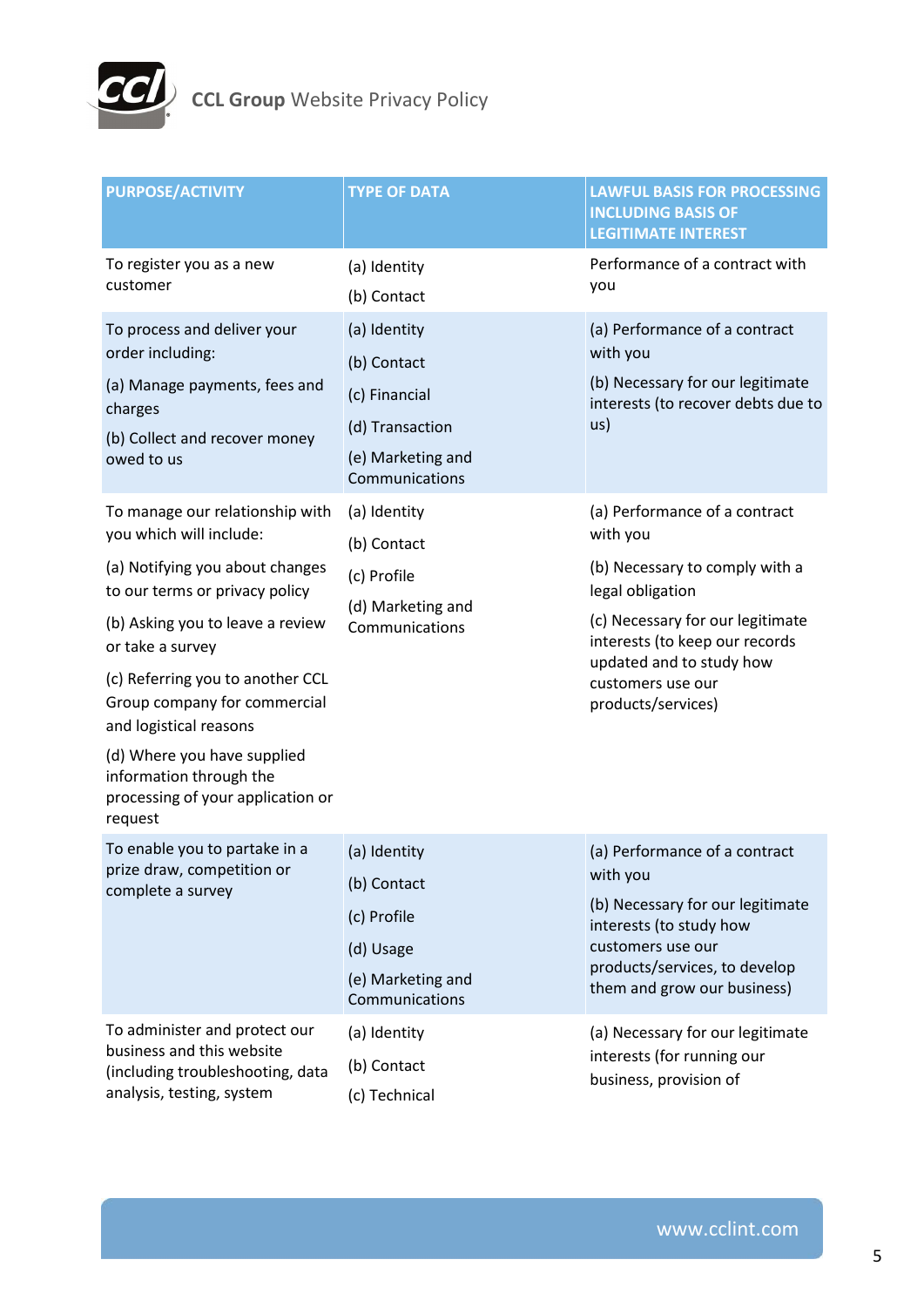

| maintenance, support, reporting<br>and hosting of data)                                                                                                  |                                                                                                                 | administration and IT services,<br>network security, to prevent<br>fraud and in the context of a<br>business reorganisation or group<br>restructuring exercise)<br>(b) Necessary to comply with a<br>legal obligation         |
|----------------------------------------------------------------------------------------------------------------------------------------------------------|-----------------------------------------------------------------------------------------------------------------|-------------------------------------------------------------------------------------------------------------------------------------------------------------------------------------------------------------------------------|
| To deliver relevant website<br>content and advertisements to<br>you and measure or understand<br>the effectiveness of the<br>advertising we serve to you | (a) Identity<br>(b) Contact<br>(c) Profile<br>(d) Usage<br>(e) Marketing and<br>Communications<br>(f) Technical | Necessary for our legitimate<br>interests (to study how<br>customers use our<br>products/services, to develop<br>them, to grow our business and<br>to inform our marketing strategy)                                          |
| To use data analytics to improve<br>our website, products/services,<br>marketing, customer<br>relationships and experiences                              | (a) Technical<br>(b) Usage                                                                                      | Necessary for our legitimate<br>interests (to define types of<br>customers for our products and<br>services, to keep our website<br>updated and relevant, to develop<br>our business and to inform our<br>marketing strategy) |
| To make suggestions and<br>recommendations to you about<br>goods or services that may be of<br>interest to you                                           | (a) Identity<br>(b) Contact<br>(c) Technical<br>(d) Usage<br>(e) Profile                                        | Necessary for our legitimate<br>interests (to develop our<br>products/services and grow our<br>business)                                                                                                                      |

# **Marketing**

We strive to provide you with choices regarding certain personal data uses, particularly around marketing and advertising.

## **Promotional offers from us**

We may use your Identity, Contact, Technical, Usage and Profile Data to form a view on what we think you may want or need, or what may be of interest to you. This is how we decide which products,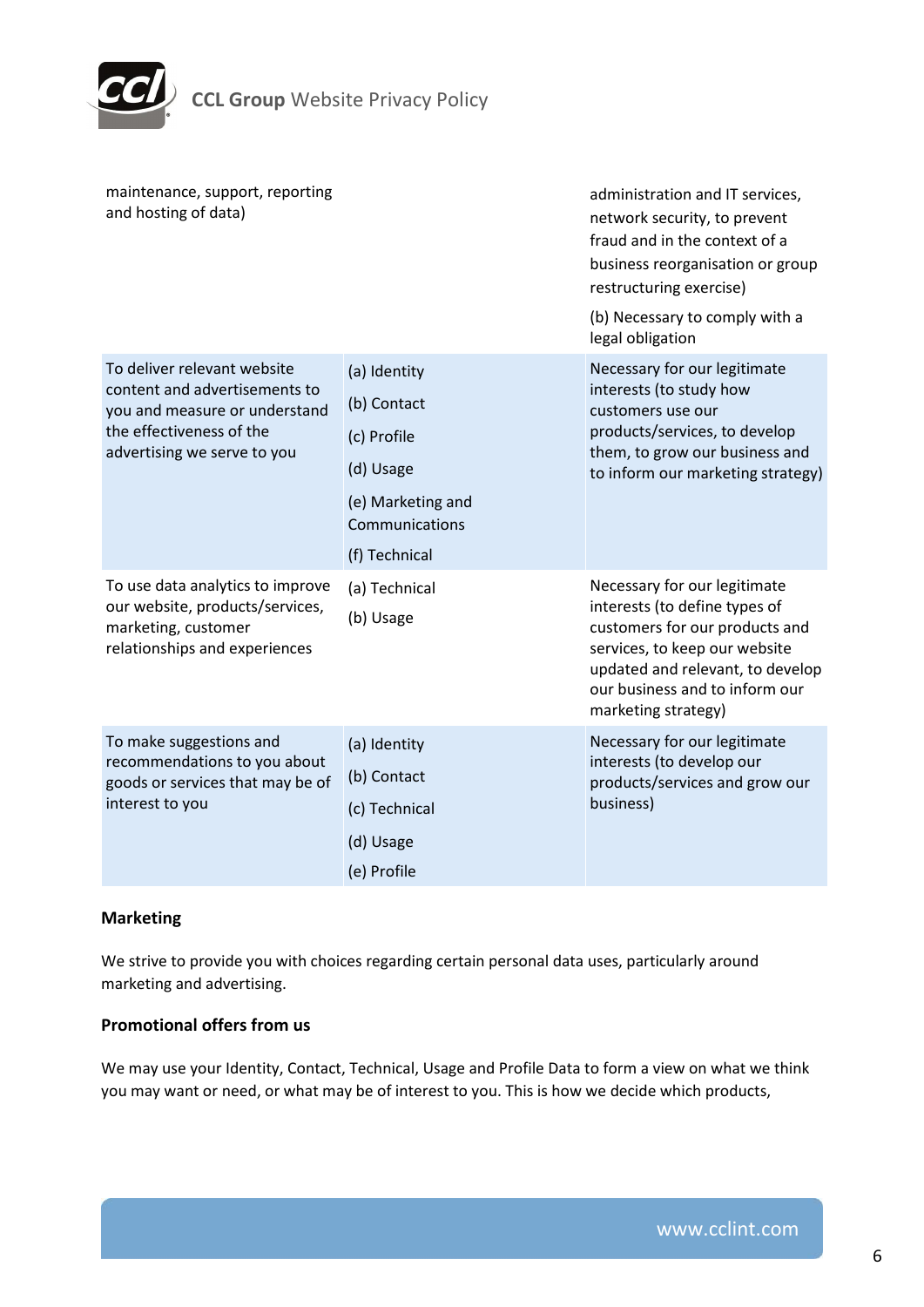

services and offers may be relevant for you.

You will receive marketing communications from us if you have requested information from us or purchased goods or services from us and, in each case, you have not opted out of receiving that marketing.

## **Third-party marketing**

We will get your express opt-in consent before we share your personal data with any company outside the CCL group of companies for marketing purposes.

## **Opting out**

You can ask us or third parties to stop sending you marketing messages at any time by *[contacting us](mailto:Privacy@cclint.com)* at any time.

Where you opt out of receiving these marketing messages, this will not apply to personal data provided to us as a result of a product/service purchase, warranty registration, product/service experience or other transactions.

#### **Cookies**

You can set your browser to refuse all or some browser cookies, or to alert you when websites set or access cookies. If you disable or refuse cookies, please note that some parts of this website may become inaccessible or not function properly. For more information about the cookies we use, please see the *CCL Cookie Policy.*

#### **Change of purpose**

We will only use your personal data for the purposes for which we collected it, unless we reasonably consider that we need to use it for another reason and that reason is compatible with the original purpose. If you wish to get an explanation as to how the processing for the new purpose is compatible with the original purpose, please *[contact us](mailto:Privacy@cclint.com)*.

If we need to use your personal data for an unrelated purpose, we will notify you and we will explain the legal basis which allows us to do so.

Please note that we may process your personal data without your knowledge or consent, in compliance with the above rules, where this is required or permitted by law.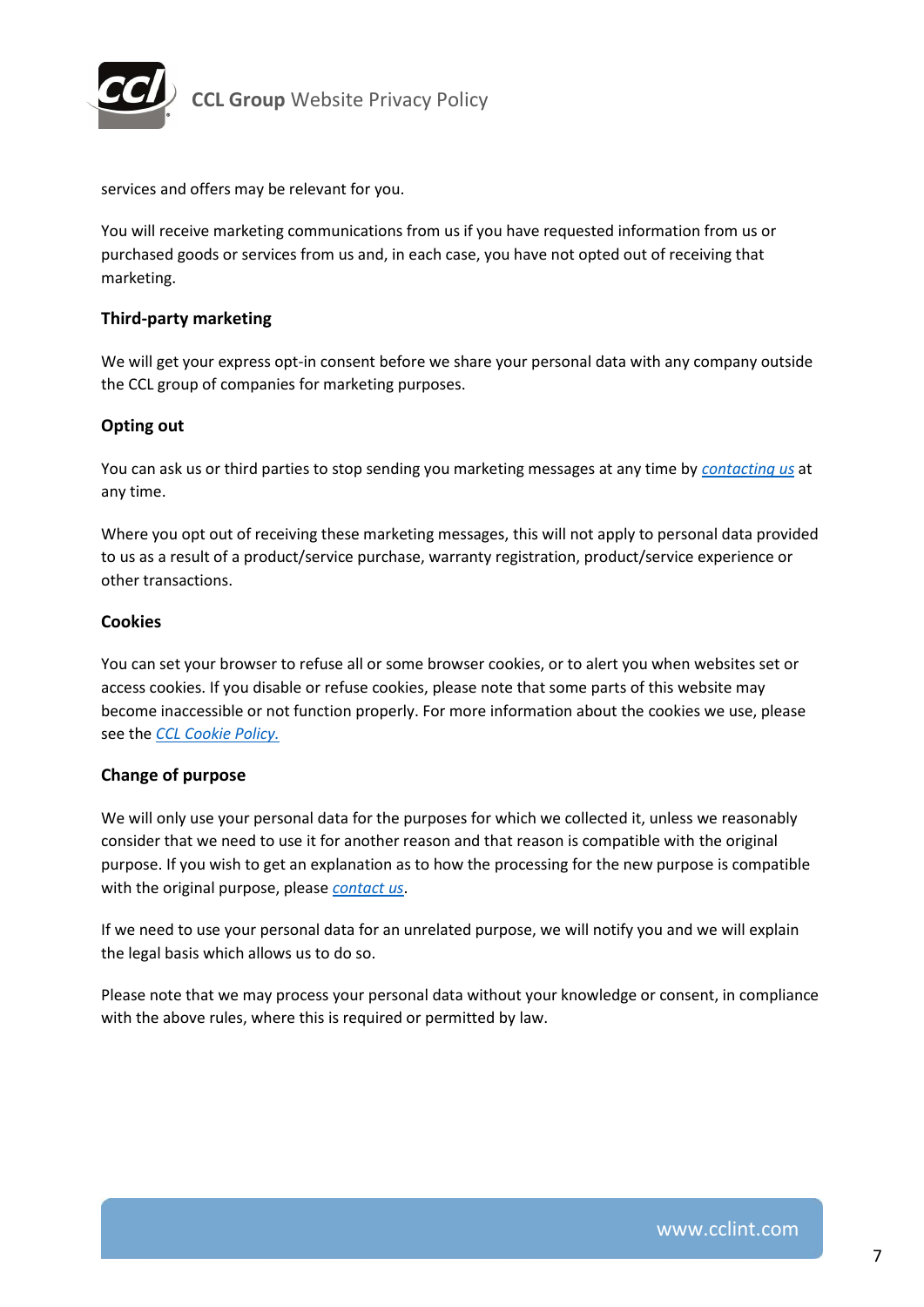<span id="page-9-0"></span>

## **5. Disclosures of your personal data**

We may have to share your personal data with the parties set out below for the purposes set out in the table in paragraph 4 above.

- Internal Third Parties as set out in the [*Glossary*].
- External Third Parties as set out in the [*Glossary*].
- Third parties to whom we may choose to sell, transfer, or merge parts of our business or our assets. Alternatively, we may seek to acquire other businesses or merge with them. If a change happens to our business, then the new owners may use your personal data in the same way as set out in this privacy notice.

We require all third parties to respect the security of your personal data and to treat it in accordance with the law. We do not allow our third-party service providers to use your personal data for their own purposes and only permit them to process your personal data for specified purposes and in accordance with our instructions.

## **6. International transfers**

We share your information within the CCL Group. This will involve transferring your data outside the European Economic Area (**EEA**).

Whenever we transfer your personal data out of the EEA, we ensure a similar degree of protection is afforded to it by ensuring we use specific contract terms approved by the European Commission which give personal data the same protection it has in Europe.

# **7. Data security**

We have put in place appropriate security measures to prevent your personal data from being accidentally lost, used or accessed in an unauthorised way, altered or disclosed. In addition, we limit access to your personal data to those employees, agents, contractors and other third parties who have a business need to know. They will only process your personal data on our instructions and they are subject to a duty of confidentiality.

We have put in place procedures to deal with any suspected personal data breach and will notify you and any applicable regulator of a breach where we are legally required to do so.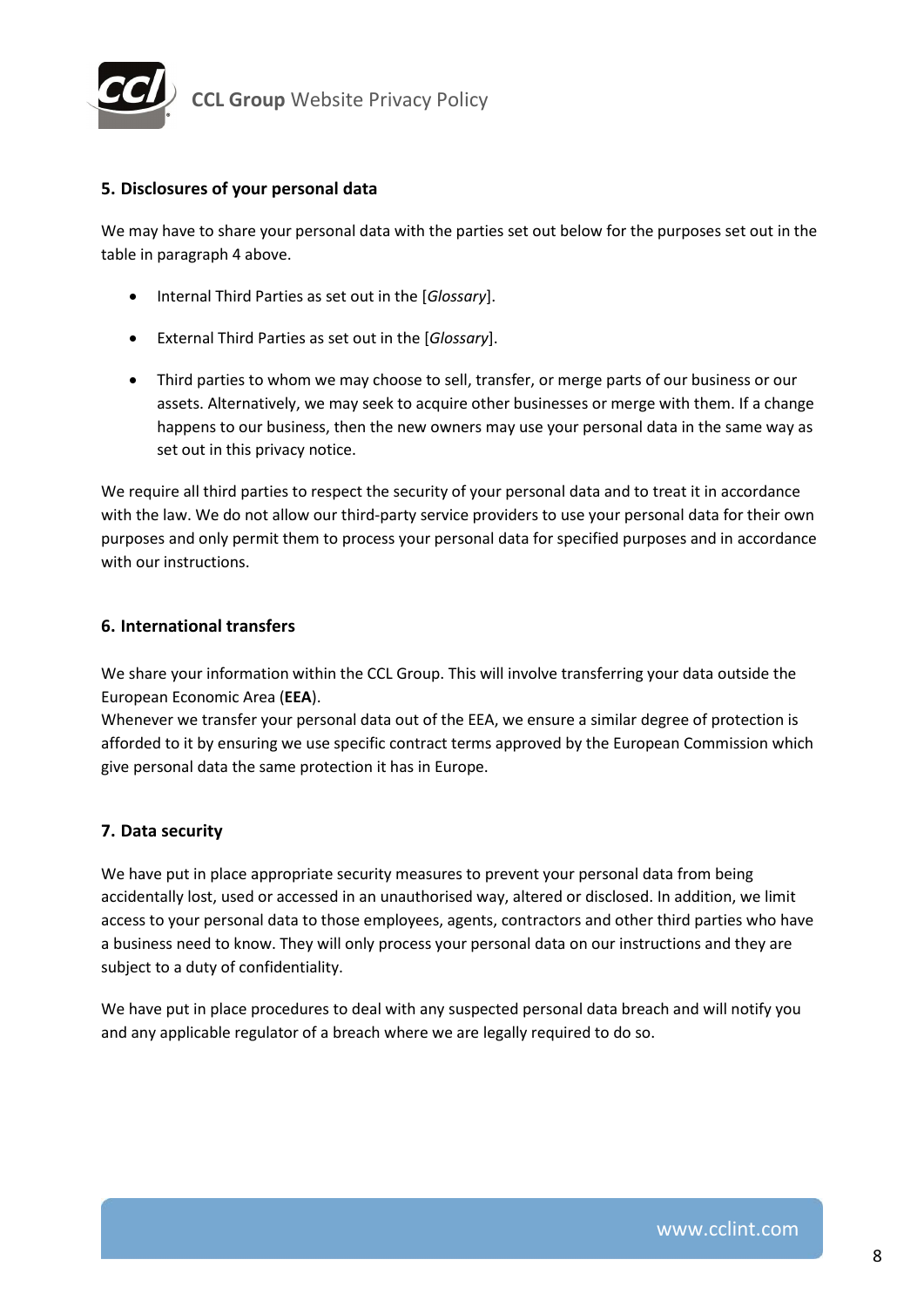<span id="page-10-0"></span>

# **8. Data retention**

## **How long will you use my personal data for?**

We will only retain your personal data for as long as necessary to fulfil the purposes we collected it for, including for the purposes of satisfying any legal, accounting, or reporting requirements.

To determine the appropriate retention period for personal data, we consider the amount, nature, and sensitivity of the personal data, the potential risk of harm from unauthorised use or disclosure of your personal data, the purposes for which we process your personal data and whether we can achieve those purposes through other means, and the applicable legal requirements.

By law we have to keep basic information about our customers (including Contact, Identity, Financial and Transaction Data) for six years after they cease being customers for tax purposes.

In some circumstances you can ask us to delete your data: see *Request erasure* below for further information.

In some circumstances we may anonymise your personal data (so that it can no longer be associated with you) for research or statistical purposes in which case we may use this information indefinitely without further notice to you.

## **9. Your legal rights**

Under certain circumstances, you have rights under data protection laws in relation to your personal data.

If you wish to exercise any of the rights set out below, please *[contact us](mailto:Privacy@cclint.com)*.

## **No fee usually required**

You will not have to pay a fee to access your personal data (or to exercise any of the other rights). However, we may charge a reasonable fee if your request is clearly unfounded, repetitive or excessive. Alternatively, we may refuse to comply with your request in these circumstances.

## **What we may need from you**

We may need to request specific information from you to help us confirm your identity and ensure your right to access your personal data (or to exercise any of your other rights). This is a security measure to ensure that personal data is not disclosed to any person who has no right to receive it. We may also contact you to ask you for further information in relation to your request to speed up our response.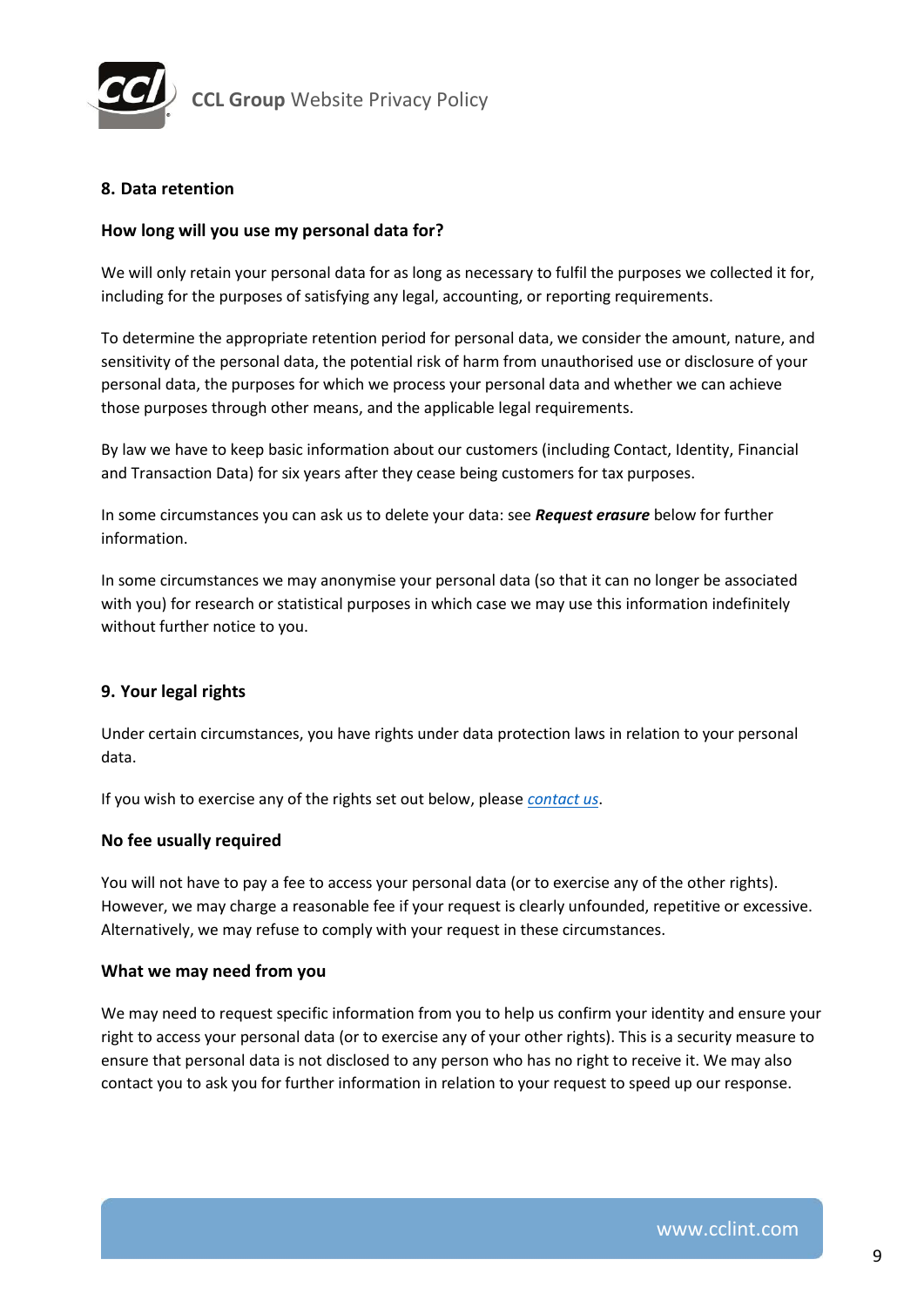<span id="page-11-0"></span>

## **Time limit to respond**

We try to respond to all legitimate requests within one month. Occasionally it may take us longer than a month if your request is particularly complex or you have made a number of requests. In this case, we will notify you and keep you updated.

## **10. Glossary**

## **LAWFUL BASIS**

**Legitimate Interest** means the interest of our business in conducting and managing our business to enable us to give you the best service/product and the best and most secure experience. We make sure we consider and balance any potential impact on you (both positive and negative) and your rights before we process your personal data for our legitimate interests. We do not use your personal data for activities where our interests are overridden by the impact on you (unless we have your consent or are otherwise required or permitted to by law). You can obtain further information about how we assess our legitimate interests against any potential impact on you in respect of specific activities by *[contacting us](mailto:Privacy@cclint.com)*

**Performance of Contract** means processing your data where it is necessary for the performance of a contract to which you are a party or to take steps at your request before entering into such a contract.

**Comply with a legal or regulatory obligation** means processing your personal data where it is necessary for compliance with a legal or regulatory obligation that we are subject to.

## **THIRD PARTIES**

## **Internal Third Parties**

Other companies in the CCL Group acting as joint controllers or processors.

## **External Third Parties**

- Service providers acting as processors who provide marketing services.
- HM Revenue & Customs, regulators and other authorities acting as processors or joint controllers based in the United Kingdom who require reporting of processing activities in certain circumstances.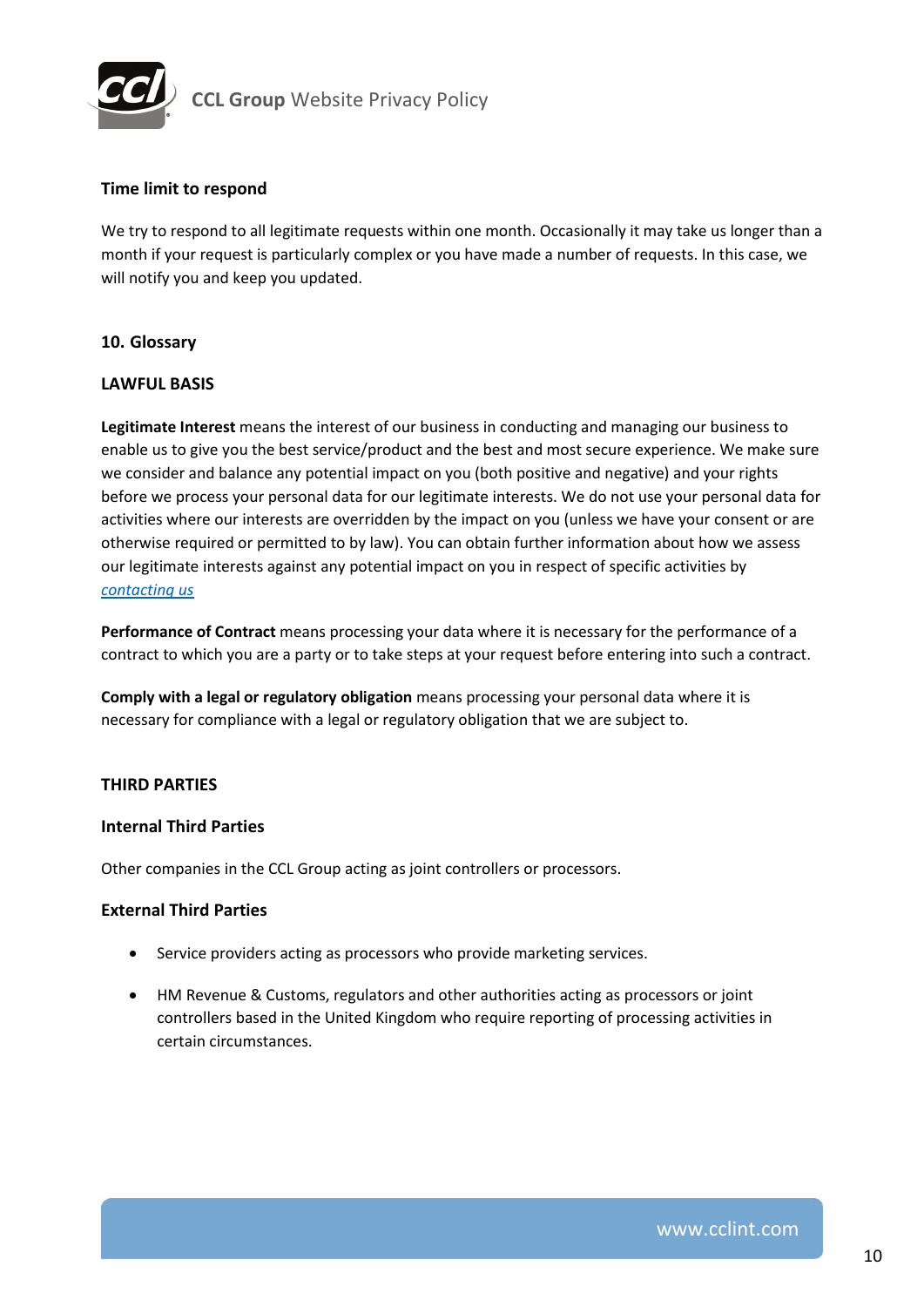

## **YOUR LEGAL RIGHTS**

You have the right to:

**Request access** to your personal data (commonly known as a "data subject access request"). This enables you to receive a copy of the personal data we hold about you and to check that we are lawfully processing it.

**Request correction** of the personal data that we hold about you. This enables you to have any incomplete or inaccurate data we hold about you corrected, though we may need to verify the accuracy of the new data you provide to us.

**Request erasure** of your personal data. This enables you to ask us to delete or remove personal data where there is no good reason for us continuing to process it. You also have the right to ask us to delete or remove your personal data where you have successfully exercised your right to object to processing (see below), where we may have processed your information unlawfully or where we are required to erase your personal data to comply with local law. Note, however, that we may not always be able to comply with your request of erasure for specific legal reasons which will be notified to you, if applicable, at the time of your request.

**Object to processing** of your personal data where we are relying on a legitimate interest (or those of a third party) and there is something about your particular situation which makes you want to object to processing on this ground as you feel it impacts on your fundamental rights and freedoms. You also have the right to object where we are processing your personal data for direct marketing purposes. In some cases, we may demonstrate that we have compelling legitimate grounds to process your information which override your rights and freedoms.

**Request restriction of processing** of your personal data. This enables you to ask us to suspend the processing of your personal data in the following scenarios: (a) if you want us to establish the data's accuracy; (b) where our use of the data is unlawful but you do not want us to erase it; (c) where you need us to hold the data even if we no longer require it as you need it to establish, exercise or defend legal claims; or (d) you have objected to our use of your data but we need to verify whether we have overriding legitimate grounds to use it.

**Request the transfer** of your personal data to you or to a third party. We will provide to you, or a third party you have chosen, your personal data in a structured, commonly used, machine-readable format. Note that this right only applies to automated information which you initially provided consent for us to use or where we used the information to perform a contract with you.

**Withdraw consent at any time** where we are relying on consent to process your personal data. However, this will not affect the lawfulness of any processing carried out before you withdraw your